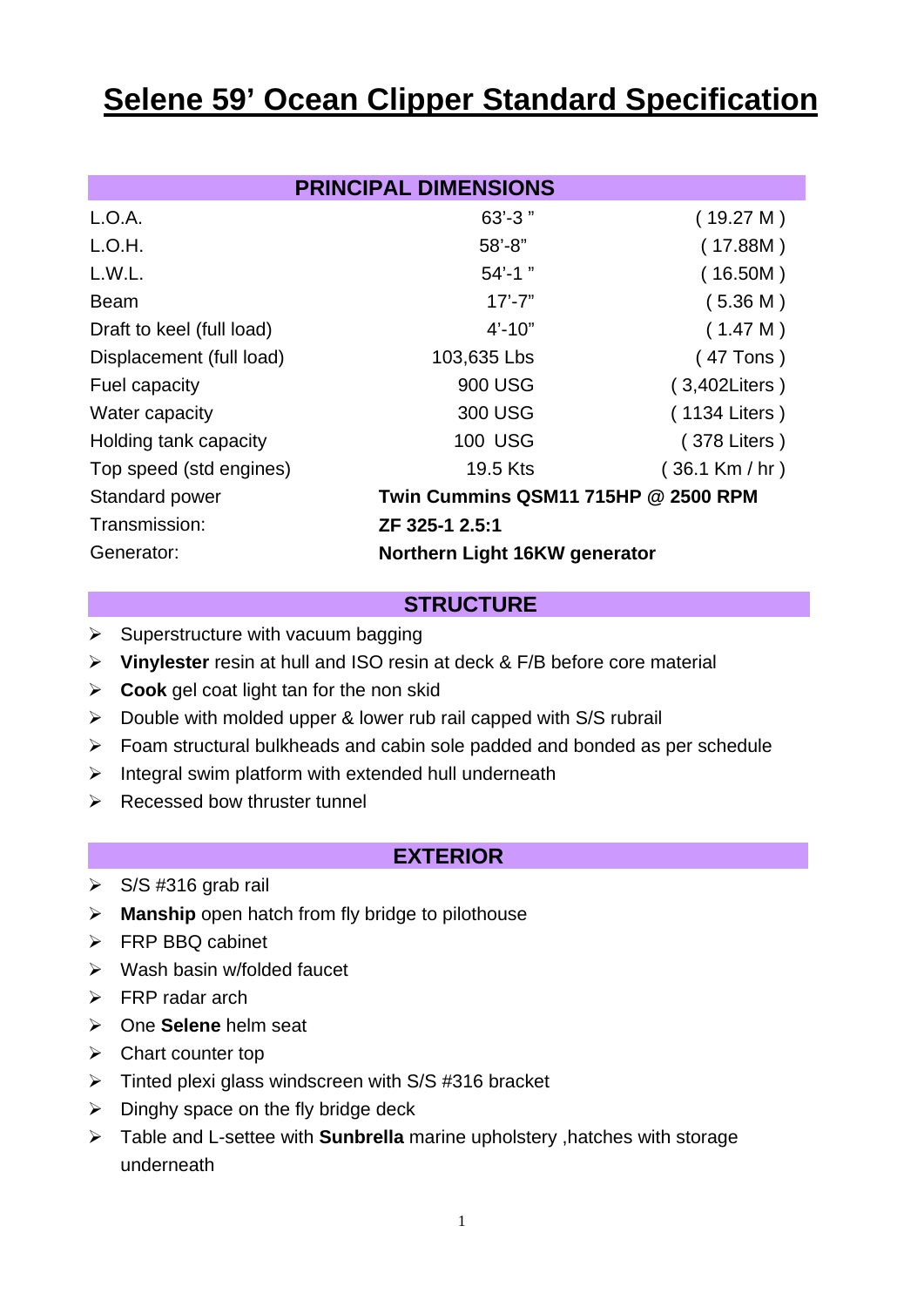- $\triangleright$  Boat deck drain to waterline
- $\triangleright$  FRP hard top with lights (option)
- $\blacktriangleright$  Large hull windows in master stateroom

# **AFT DECK AREA**

- $\triangleright$  Entrance Bureau w/ hatch and stair to engine room. (Option)
- Integral FRP Swim step, molded non-skid surface. Stainless steel rub rail
- $\triangleright$  Storage locker in Step on Swim Step
- $\triangleright$  Stainless steel telescopic swim ladder.
- $\triangleright$  Stainless steel ladder to fly bridge with FRP treads
- $\triangleright$  Sliding doors to salon. FRP with glass windows & weather strips
- Hot & cold shower fittings recessed on transom, with quick release shower head and flexi hose
- $\triangleright$  Salt water 316 Stainless steel faucet
- **Fresh Water 316 Stainless steel faucet**
- Shorepower inlets for 220v, 60Hz, 50A, (European model 230v, 50 Hz, 32A)
- $\triangleright$  Overhead LED lights
- $\triangleright$  Chocks at hull sides and transom.
- $\triangleright$  Deck scuppers piped out at boot stripe
- $>$  316 grade stainless steel handrail across transom
- > FRP settee
- $\triangleright$  Fishing deck with fish well and bait tank (optional)
- $\triangleright$  Stainless Steel Chocks on port and stbd sides
- FRP hatch to lazarette w/ S/S 316 stair

# **SIDE-DECKS**

- $\geq$  316 grade stainless steel handrails along bulwarks
- $\triangleright$  Bulwark doors opening inboard with barrel bolts
- $\triangleright$  Non-skid on top side of guard at boarding gates
- $\triangleright$  Stainless steel overhead LED lights. Two per side.
- $\triangleright$  Steps to Portuguese Bridge deck
- $\triangleright$  House side fixed windows with tinted, tempered glass
- $\triangleright$  Galley window sliding with tinted, tempered glass
- $\triangleright$  Stainless steel cleats/chocks per side recessed into bulwarks
- Fuel fill fittings for both fuel tanks in recessed boxes on Port & Stbd house side

## **PILOT-HOUSE DECK LEVEL**

- ▶ Portuguese Bridge
- Locker doors in aft face of Portuguese bridge, access to large vented storage
- $\geq$  316 grade stainless steel handrails at side of pilothouse port & stbd
- ▶ Hinged doors through Portuguese bridge to foredeck stbd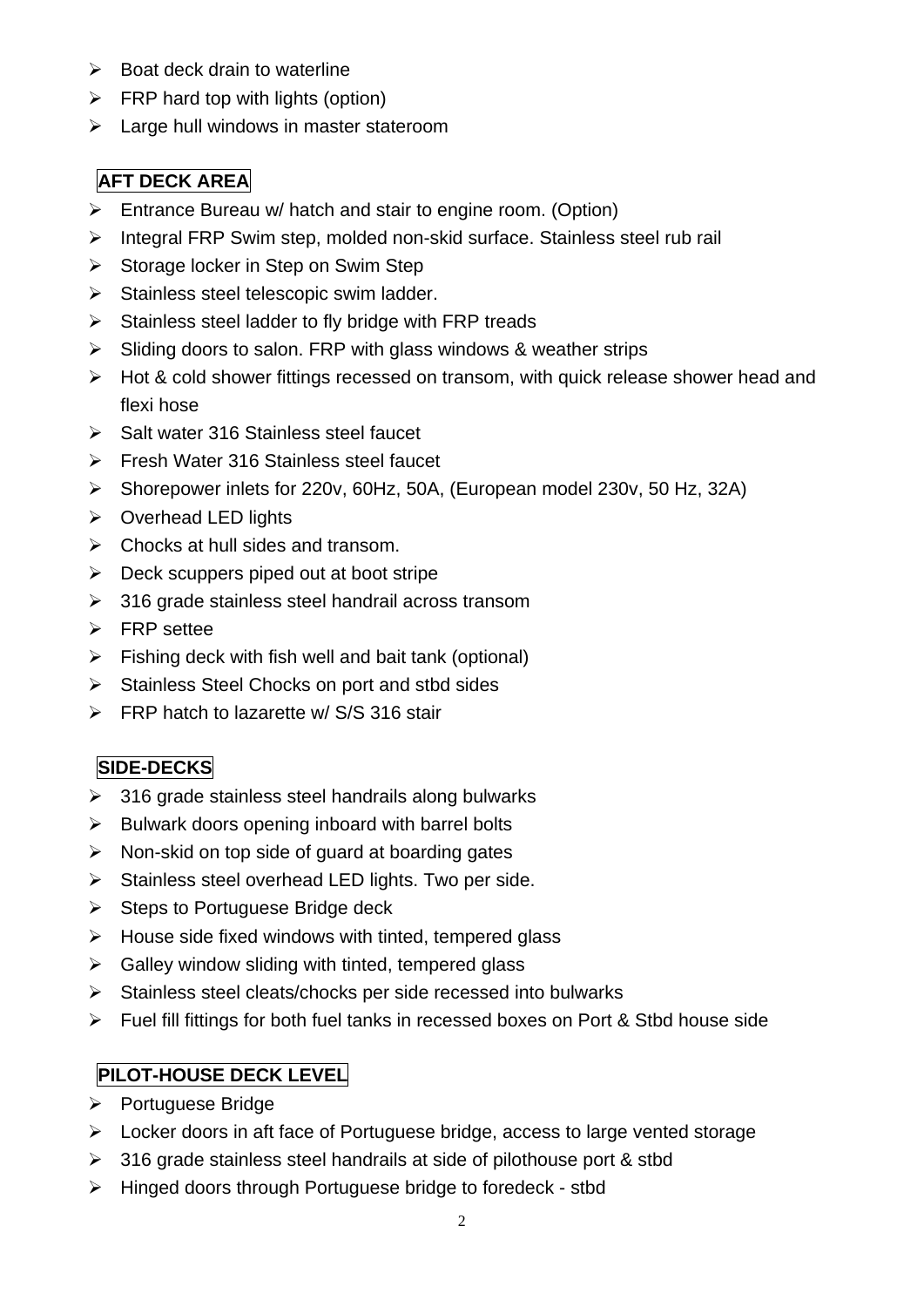- $\triangleright$  Individual Screen wash and heavy duty self-parking wipers on windshield
- $\triangleright$  Clear, tempered 12mm glass, in forward facing windshields Pilothouse windows are fixed.
- $\triangleright$  Black water tank suck out deck fitting on port and stbd sides

# **FOREPEAK**

- $\triangleright$  Chain locker
- $\triangleright$  Divider for port & stbd anchor chains
- $\triangleright$  Watertight collision bulkhead
- $\triangleright$  Forepeak drains directly overboard.
- $\triangleright$  Hatch scuppers
- $\triangleright$  High gloss poly paint finish
- **►** Fwd Shore power ELCI circuit breaker
- $\triangleright$  Settee

# **FWD DECK**

- $\triangleright$  CE approved stainless steel hatch/skylight for forward cabin
- $\triangleright$  Stainless steel stanchions to support stainless steel handrail
- $\triangleright$  Stainless steel oval hand rail
- $\triangleright$  Deep deck lockers either side of anchor platform with non-skid finish on lids
- $\triangleright$  FRP anchor platform with molded non-skid finish and two sets of rollers
- 24v DC **Maxwell** windlasses with pendant control and remotes at both stations (P/H & F/B)
- $\triangleright$  Two stainless steel chocks on port and stbd sides
- $\geq$  316 grade stainless steel pulpit. Welds ground and polished.
- Shorepower inlet for 220v, 60Hz, 50A, (European model 230v, 50 Hz, 32A)
- $\triangleright$  Salt water 316 stainless steel faucet inside foredeck lockers
- $\triangleright$  Fresh water 316 stainless steel faucet inside foredeck lockers
- $\triangleright$  Deck drains plumbed to boot-stripe to prevent black streaks
- $\triangleright$  Sette in FWD Deck

# **FLYBRIDGE**

- $\triangleright$  Helm station in center w/ console box
- $\triangleright$  S/S#316 destroyer type steering wheel
- $\triangleright$  Vinyl and EVA foam panels for ceiling lining
- Waterproof power socket
- **Epifanes** one part varnish for interior
- One **Selene** FRP helm seat (2nd one is option)
- $\triangleright$  Steering console with engine
- $\triangleright$  Electronics console
- $\triangleright$  Engine instrumentation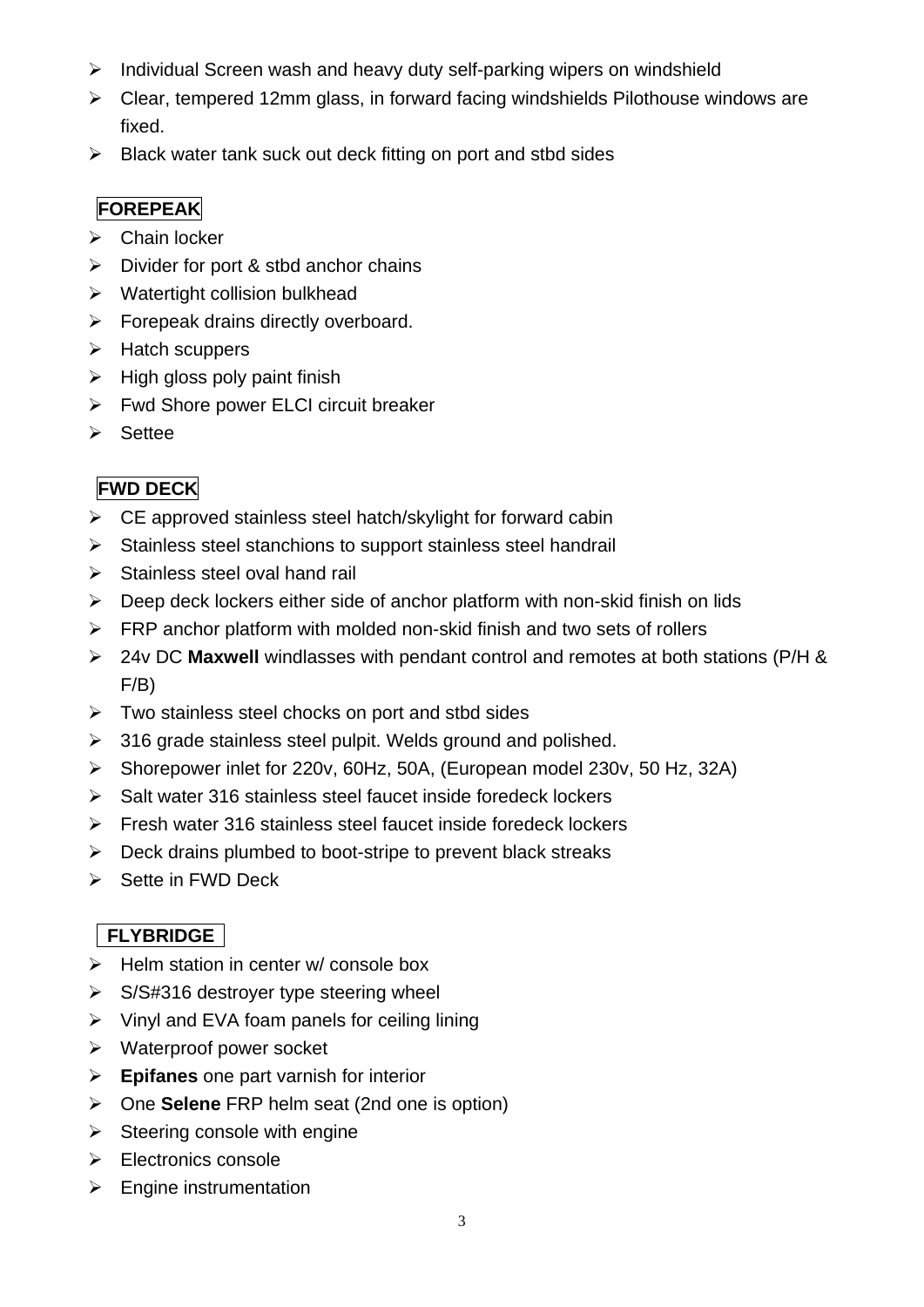- **Ritchie** Compass (Option)
- Flybridge cushions on settees and helmseat using foam with **Sunbrella** upholstery and mesh backs for drainage
- $\triangleright$  Perfix snaps for attaching cushions
- $\triangleright$  L-Settee port side with high seat backs
- $\triangleright$  FRP fixed table
- $\triangleright$  Kahlenberg D-0A Air horn with twin trumpets
- **FRP Radar arch with LED overhead lights**
- $\triangleright$  Stainless steel railings with mid safety rail
- **Steelhead** Davit (Option)

## **INTERIOR**

#### **FOUNDATIONAL MATERIALS**

- $\triangleright$  Light teak (straight grain)
- $\triangleright$  Door locks and handles for interior doors
- $\triangleright$  Latch for all locker doors and drawers
- $\triangleright$  Bird style door catcher for all overhead locker doors
- **Cantalupi** LED lights system
- **Cabin** LED reading lights
- $\triangleright$  Solid teak and holly sole w/ teak border

# **GENERAL**

- $\triangleright$  S/S #316 opening port lights with safety covers
- $\triangleright$  S/S #316 hatches for pilothouse and fwd. stateroom
- **Diamond Sea-glaze** or **(**equivalent) for pilothouse Stb side
- $\triangleright$  S/S #316 solid upper and lower dual fender rails
- $\triangleright$  S/S #316 hand rail for fore deck and dinghy deck
- $\triangleright$  S/S #316 telescope swim ladder
- $\triangleright$  Teak cap rail for aft. Deck
- $\triangleright$  S/S #316 bow and stern flag pole socket
- $\triangleright$  Teak burgee and flag staffs
- $\triangleright$  Freeing port for fore, side and aft. Deck
- $\triangleright$  Molded inlay pattern non-skid to fore, side, aft, fly ridge decks and swim platform
- $\triangleright$  Portuguese bridge access gate to fore deck
- $\triangleright$  Storage locker inside Portuguese bridge
- $\triangleright$  After deck side gates
- $\triangleright$  Transom gates swing out
- $\triangleright$  Portuguese bridge access gate to fore deck
- $\triangleright$  S/S #316 self-lock type exterior gate handles
- **Cantalupi** LED exterior dome lights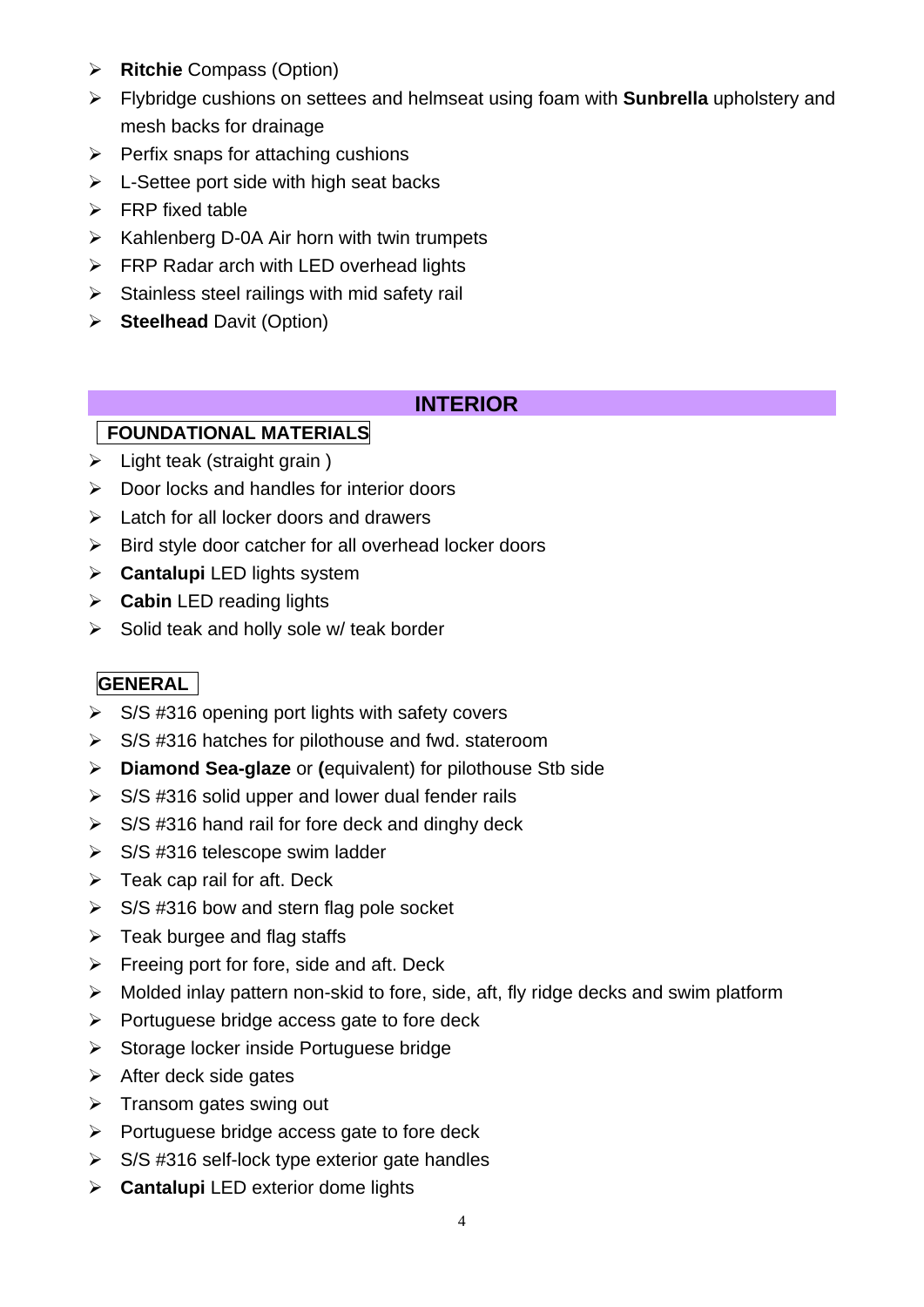- **Cantalupi** LED exterior courtesy lights
- **International** anti-fouling bottom paint
- **International** Gel shield primer coating
- **Awlgrip** boot top line

## **SALOON**

- $\triangleright$  L-shaped settee w/ upholstery, with file drawer and hatches for storage
- $\triangleright$  Hi-lo dining table
- $\triangleright$  Pre-wiring for A/V system
- $\triangleright$  TV cabinet
- **Cantalupi** LED dome lights
- **Cabin** LED reading light
- $\triangleright$  S/S one pies sliding rear doors with fixed glass windows for salon entrance
- $\triangleright$  Overhead window glass, tinted 1/4" side & rear
- $\triangleright$  Teak overhead grab rail
- $\triangleright$  Tempered window glass, tinted 1/4" side & rear
- $\triangleright$  Self-lock window stopper
- Smoke & Co detector (Option)

# **GALLEY**

- ▶ Corian Counter top w/ back splash
- Drawers & cabinets lined with **formica**
- $\triangleright$  Electric exhaust fan above stove
- **Grohe** single lever swivel type faucet
- $\triangleright$  S/S #316 double sink
- $\triangleright$  Cabinet with slides out shelves for bottle and glass storage
- $\triangleright$  Lamp push button latches on all doors and drawers
- $\triangleright$  Overhead cabinet with louver doors
- $\triangleright$  Teak & holly sole
- $\triangleright$  Emergency access to engine room thru cabin sole
- **Cantalupi** LED ceiling lights
- **Siemens** stove microwave
- **Force 10** gas stove
- **Siemens** electric cook top ( Option)
- **Siemens** electric oven ( Option)
- $\triangleright$  Full high galley refrigerator
- $\triangleright$  Icemaker (Option)
- **Torrid** 20gal water heater

## **PILOTHOUSE**

 $\triangleright$  Helm station w/ complete engine instrument panels with alarm rock switch panel for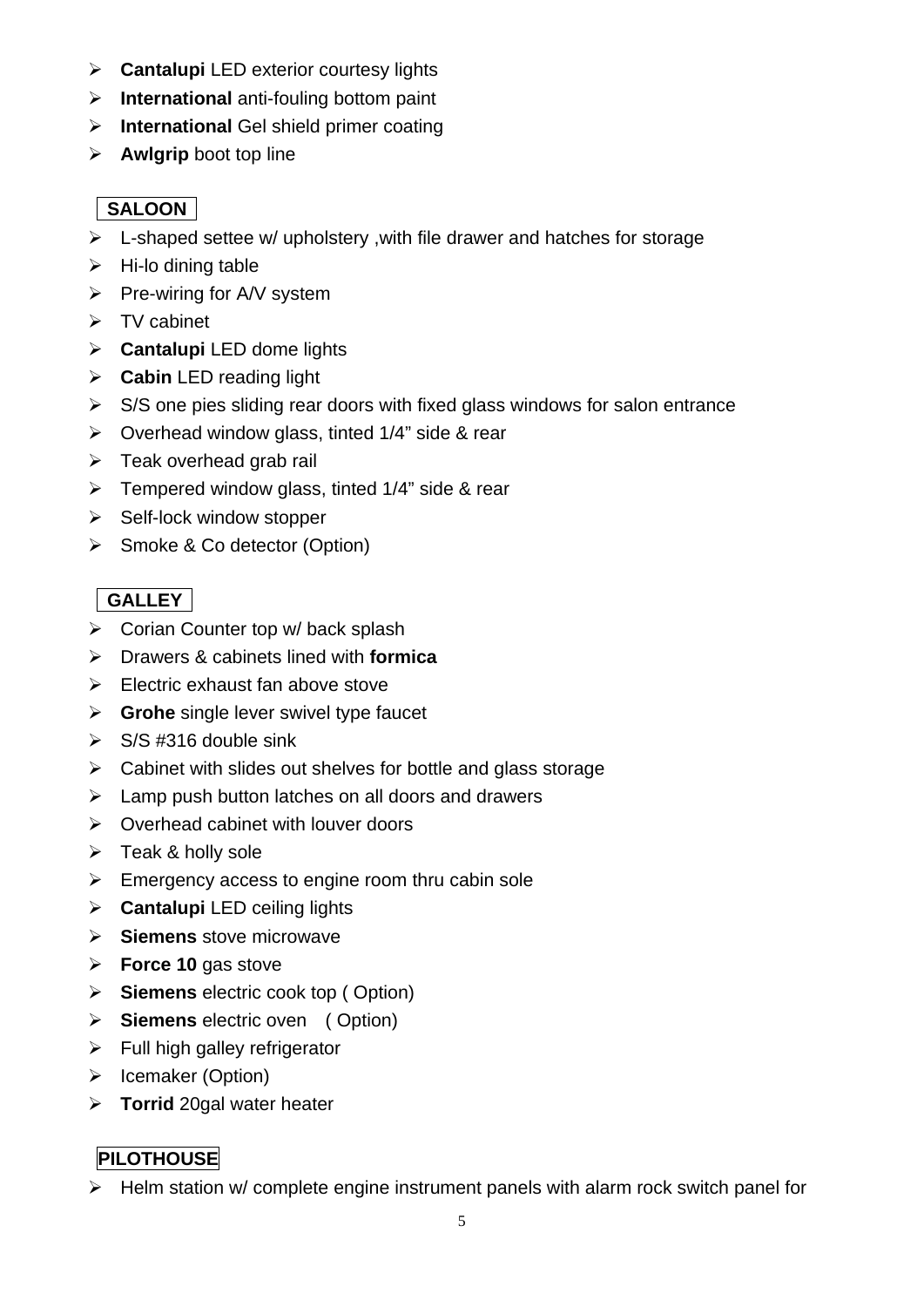function

- $\triangleright$  Overhead electronics locker above helm station
- $\triangleright$  Inside access to fly bridge stbd. side with S/S hatch door from P/H
- $\triangleright$  Electronic engine control system
- One **Selene** brand pilot seat
- **Diamond Sea-glaze** or **(**equivalent) for pilothouse Stb side
- $\triangleright$  Chart drawer under chart locker
- $\triangleright$  Raised L-shapes settee for port with upholstery, large P/H table convert to watch berth
- $\triangleright$  Overhead electronics locker above helm station
- $\triangleright$  Overhead ventilation hatches
- $\triangleright$  Overhead vinyl throughout
- $\triangleright$  Teak & holly sole
- $\triangleright$  Tempered window glass, tinted 12mm.
- **Cantalupi** LED dome lights
- **Cantalupi** LED step lights
- $\triangleright$  Steering and engine controls, with 24" teak steering wheel
- **Ritchie** Compass (Option)
- $\triangleright$  Horn control
- $\triangleright$  Wiring routes to facilitate equipment installation
- $\triangleright$  Back lit electrical & Battery Master Switch panel
- $\triangleright$  Alarm and advisory panel
- $\triangleright$  Mimic panels
- $\triangleright$  Teak table with single stainless steel leg
- $\triangleright$  Exalto Wiper
- $\triangleright$  Control for bow thruster (Option)
- $\triangleright$  Air-conditioning (Option)
- Generator start/stop & digital control panel
- $\triangleright$  Windlass up/down switch & control circuit breaker
- $\triangleright$  Fire system and high level bilge alarms
- $\triangleright$  Bilge pump control switches on mimic panel

# **ACCOMMODATION**

## **FORWARD STATEROOM / VIP STATEROOM**

- $\triangleright$  Queen size berth w/ 5" foam mattress
- $\triangleright$  Front and side cabinets
- $\triangleright$  Hanging lockers w/ automatic light
- $\triangleright$  Wood counter top
- **Cabin** LED reading lights
- **Cantalupi** LED dome lights
- $\triangleright$  S/S #316 hatch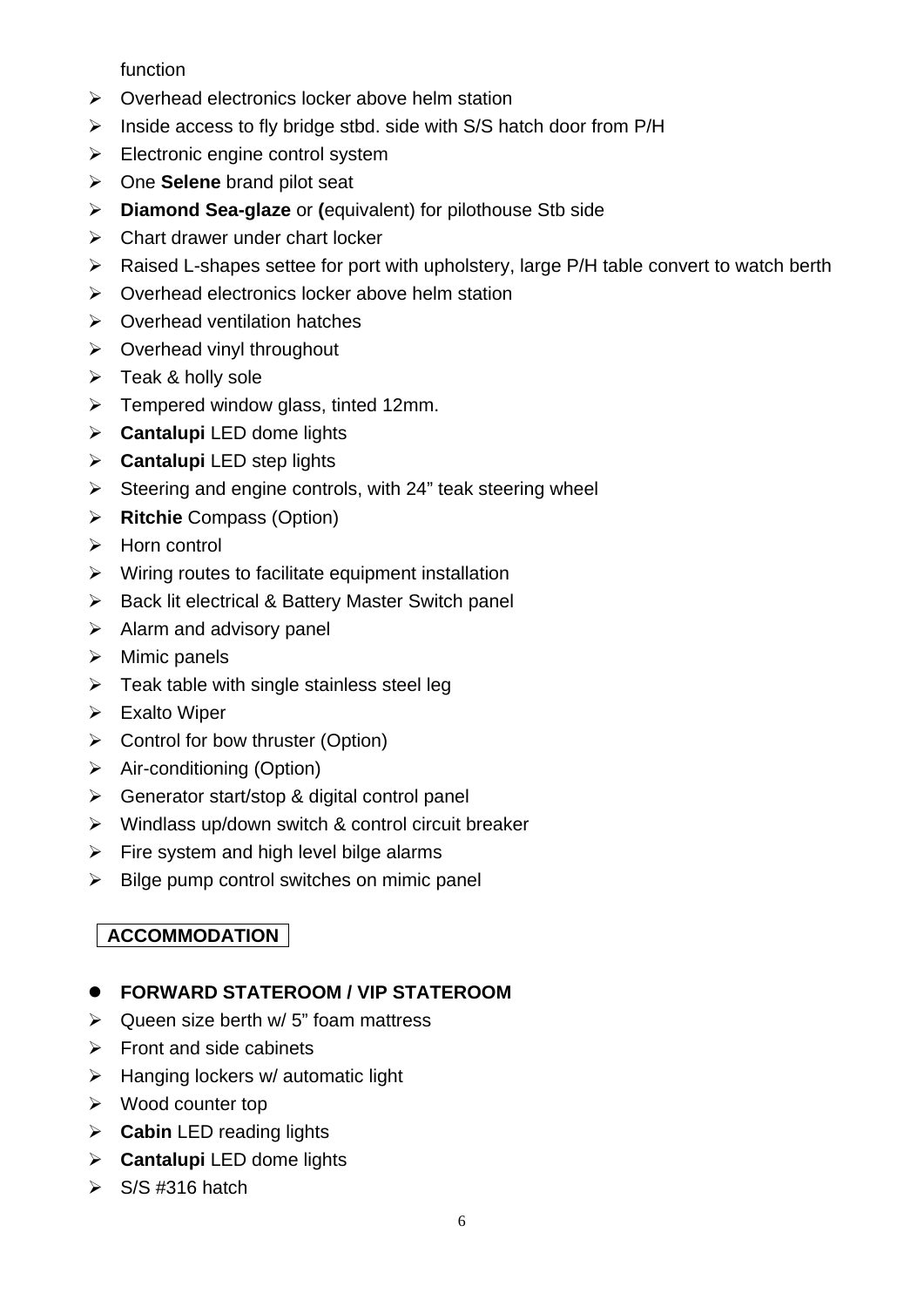#### $\triangleright$  S/S #316 opening port lights

#### **FORWARD / VIP HEAD**

- **Tecma** freshwater toilet
- $\triangleright$  Shower room w/ teak removable grating panel
- **Cantalupi** LED dome lights
- $\triangleright$  Tempered clear glass shower clear door
- $\triangleright$  Vanity unit w/ integral wash basin
- **Grohe** single lever hat and cold shower faucet
- $\triangleright$  Granite floor (or teak and holly floor w/ teak border)
- $\triangleright$  Mirror w/ teak frame
- $\triangleright$  S/S #316 tissue paper holder
- > Telescope escape ladder in forward stateroom

#### **MASTER STATEROOM**

- $\triangleright$  Queen size berth w/ 5" foam mattress
- $\triangleright$  Side cabinets and bureau drawers
- $\triangleright$  Cedar-lined wardrobe w/ automatic light
- $\triangleright$  TV cabinet
- $\triangleright$  Wood veneer counter top
- **Cantalupi** LED reading lights
- **Cantalupi** LED dome lights
- $\triangleright$  Mirror w/ teak frame
- $\triangleright$  S/S #316 opening port lights

#### **MASTER HEAD**

- **Tecma** freshwater toilet
- **Johnson** dia. 3" exhaust fan
- **Cantalupi** LED dome lights
- **Corian** counter top and splash
- $\triangleright$  Vanity unit w/ integrated wash basin
- $\triangleright$  Tempered clear glass shower door
- $\triangleright$  Mirror w/teak frame
- **Grohe** single lever hot/cold water shower faucet
- $\triangleright$  Shower room w/ teak removable grating panel
- $\triangleright$  Granite floor (or teak and holly floor with teak boarder)
- $\triangleright$  S/S #316 tissue paper holder
- $\triangleright$  S/S #316 opening port lights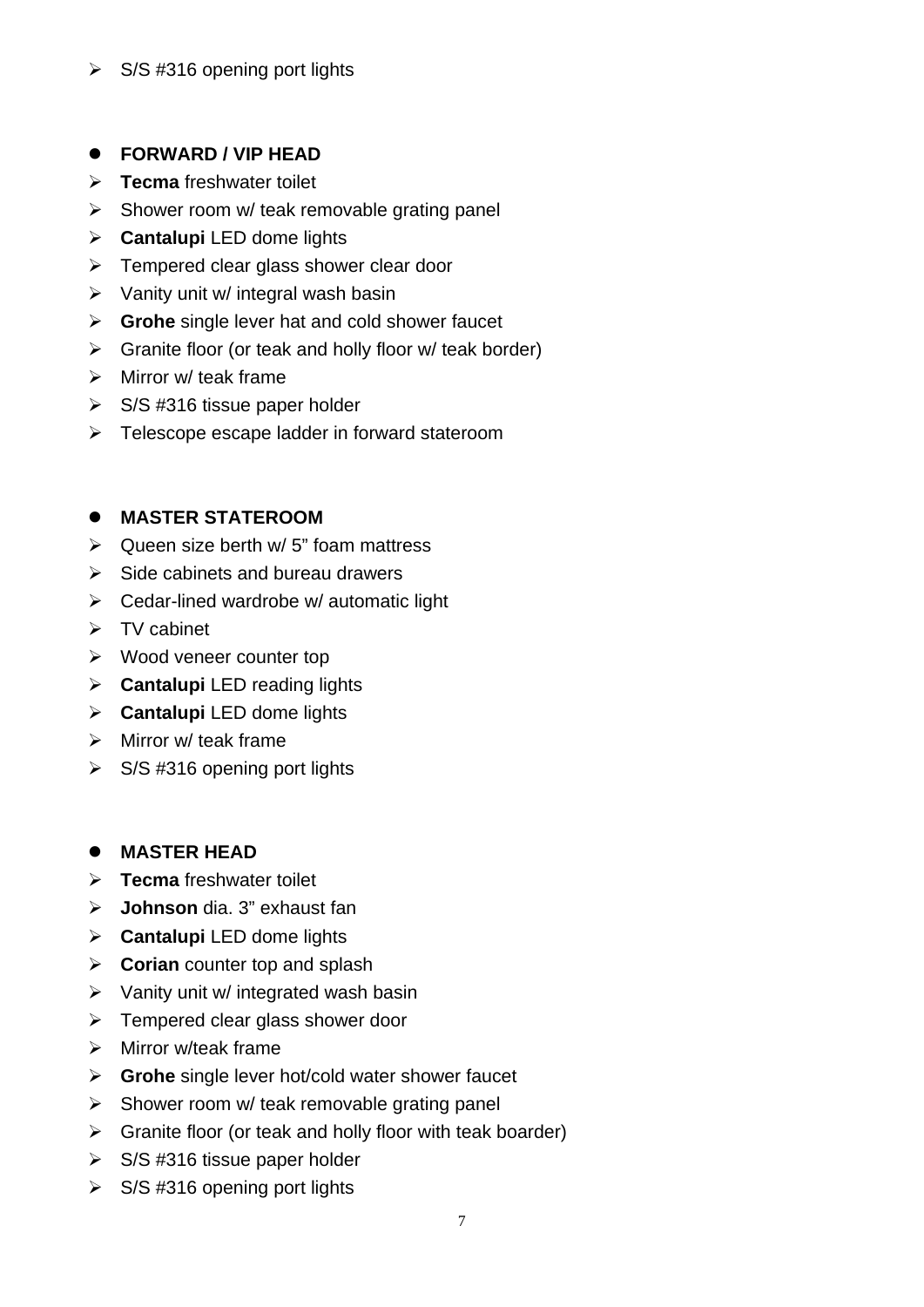## **SYSTEMS**

## **PROPULSION**

- Twin **Cummins** QSM11 715HP @ 2500 RPM with **ZF** 325-1 gear box
- **ZF** Electronic engine control system at each helm station
- $\triangleright$  Deluxe engine panel w/ complete instrumentation and alarms
- $\triangleright$  Engine overheat and low lid pressure alarm
- **Aqua Alloy** #22 propeller shaft
- **PYI** shaft seal
- $\triangleright$  Shaft grounding scatters
- $\triangleright$  Bronze V & intermediates struts
- **Faster Niaibr 4 blade propeller**
- **Dometic 9**" engine room blowers
- $\triangleright$  FRP wet box muffler
- $\triangleright$  S/S #316 rudder with S/S #316 rudder shaft
- $\triangleright$  Fluorescent light for E/R and lazarette
- S/S #316L exhaust raisers, "BUTTON" type insulation cover
- $\triangleright$  Engine high temperature alarm
- $\triangleright$  Engine room high water level alarm
- $\triangleright$  FRP drip pan under main engine
- $\triangleright$  Engine room fuel tank
- $\triangleright$  Engine starting batteries with boxes
- $\triangleright$  Trim tabs at aft.

# **STEERING SYSTEM**

- $\triangleright$  Hydraulic steering system for Pilothouse & F/B
- Handcrafted teak wheel in pilot house and S/S #316 dia, 24" wheel on F/B
- $\triangleright$  Emergency tiller

# **AC ELECTRICAL SYSTEM**

- 120V AC and 240V AC system
- **Northern Light** 16KW generator w/ sound shield, muffler and remote start switch panel located in P/H, including dedicated 120 Amp/hr starting battery in FRP box with lid
- $\geqslant$  D80 Amp engine alternator
- **Victron** 100amp battery charger for house bank, one 30amp battery charger for starting bank
- 220V 50hz 63Amp shore power inlets
- $\triangleright$  Zinc saver for shore power protection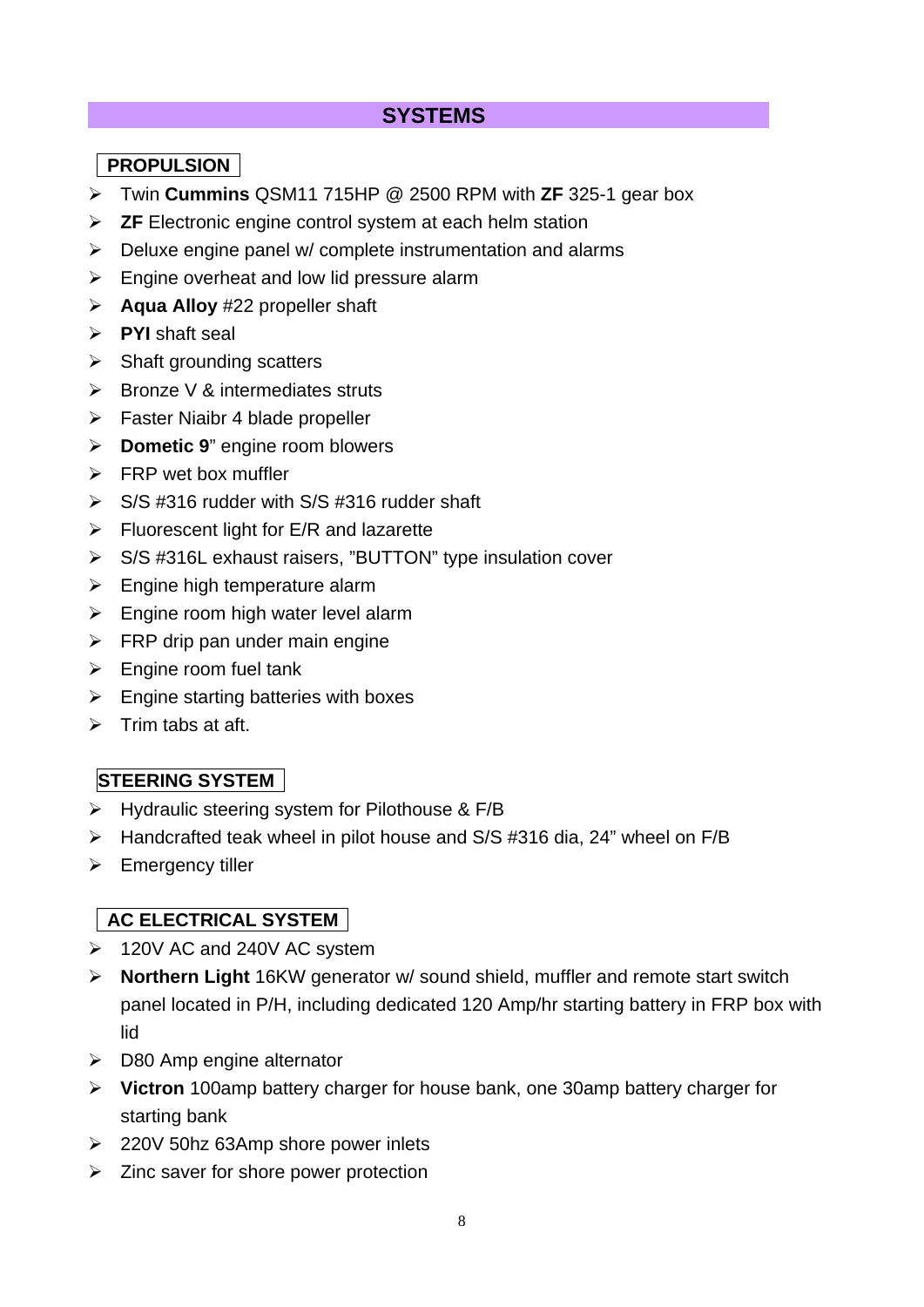- $\triangleright$  Five point select switches for A/C 220V panel
- AC/DC control panel w/ polarity indicator lights, appropriate switches, meters and breakers
- $\triangleright$  Copper bonding strap w/ ground cable attachment for each fitting
- **Marvair** air conditioning units 57,000BTU (Option)
- Combo washer & dryer

#### **DC ELECTRICAL SYSTEM**

- $\geq$  24V DC system
- **Kahlenberg** horn
- **Exalto** DC electric wipers for 3 front windshields including fresh water wash
- **Johnson** automatic water pressure pump with accumulator tank
- **Johnson** sump pumps w/ ultra float switches
- **Vision** 800AMP 24V batteries for house service, 200AMP 24V engine and 150AMP 24V generator starting
- **Cantalupi** LED accommodation dome lights
- $\triangleright$  Step lights for interior and exterior
- **Cabin** LED reading lights
- $\triangleright$  Eight DC 24V exterior lights and nine exterior safety lights at foot level
- **Aqua signal** navigation lights & searching lights
- > Monitor panel
- Four DC 24V engine room lights
- $\triangleright$  One bilge water alarm
- **Side power** 13HP bow & stern thruster (Option)
- **Victron** 4KW inverter (Option)
- $\triangleright$  TV and Tel shore inlets
- > Transom underwater light (Option)
- **Frigoboat** built-in freezer.

## **FUEL SYSTEM**

- Total capacity 900 gallons, two FRP fuel tanks w/ internal baffles, sumps, balancing lines, inspection ports & plates
- **Racor** 75/1000 Max dual fuel filter / water separator for main engines
- **Racor** 500 Max single fuel filter / water separator for generator
- **ESI** fuel polishing system
- **Reverso** oil change system
- $\triangleright$  CE certified fuel line

# **Option**

- $\triangleright$  Lowered aft fishing cockpit
- $\triangleright$  Teak on platform